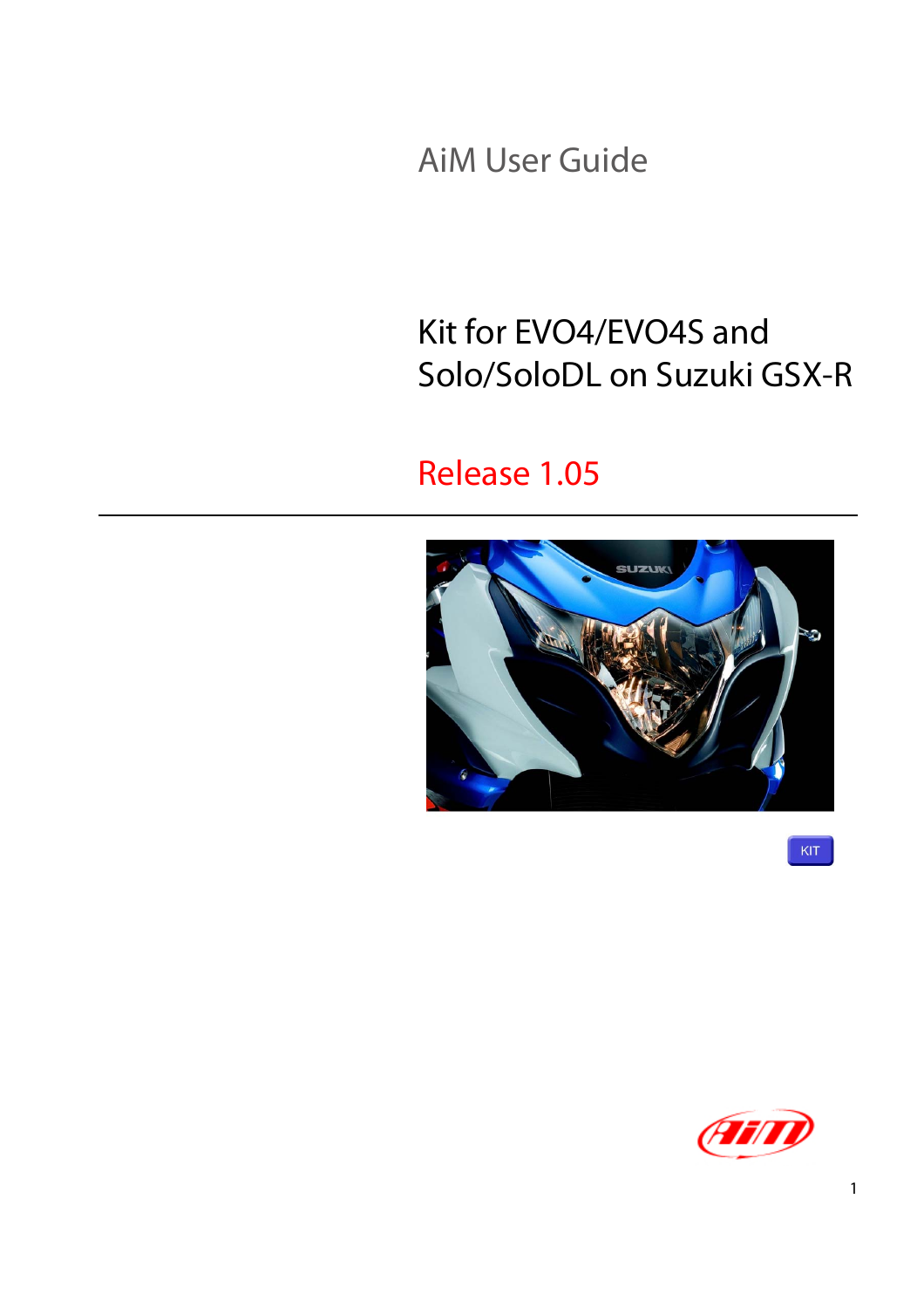

#### 1 Models and years

This user guide explains how to install AiM Solo and SoloDL on Suzuki GSX-R bikes and how to connect EVO4, EVO4S and SoloDL to the Engine Control Unit (ECU) of the bike. Supported models and years are different for Solo, SoloDL and EVO4, EVO4S.

Solo and SoloDL installation kits are available for the following models/years

| $\bullet$ GSX-R600  | 2001-2016               |
|---------------------|-------------------------|
| $\bullet$ GSX-R750  | 2001-2016               |
| $\bullet$ GSX-R1000 | 2001-2004 and 2009-2016 |

EVO4, EVO4S and SoloDL connection kit are available for the following model/years:

| $\bullet$ GSX-R600         | 2006-2016 |
|----------------------------|-----------|
| $\bullet$ GSX-R750         | 2006-2016 |
| $\bullet$ GSX-R1000        | 2005-2016 |
| • GSX-R1300 Hayabusa Gen.2 | 2008-2016 |

**Please note**: not all combinations are available. With reference to the tables above, no bracket is available for SoloDL on GSX-R 1000 from 2005 to 2008 included and for GSX-R1300 Hayabusa Gen.2 2008-2016.

#### 2 Kit content and part number

Here follow part numbers of GSX-R installation kit as well as for connection kit.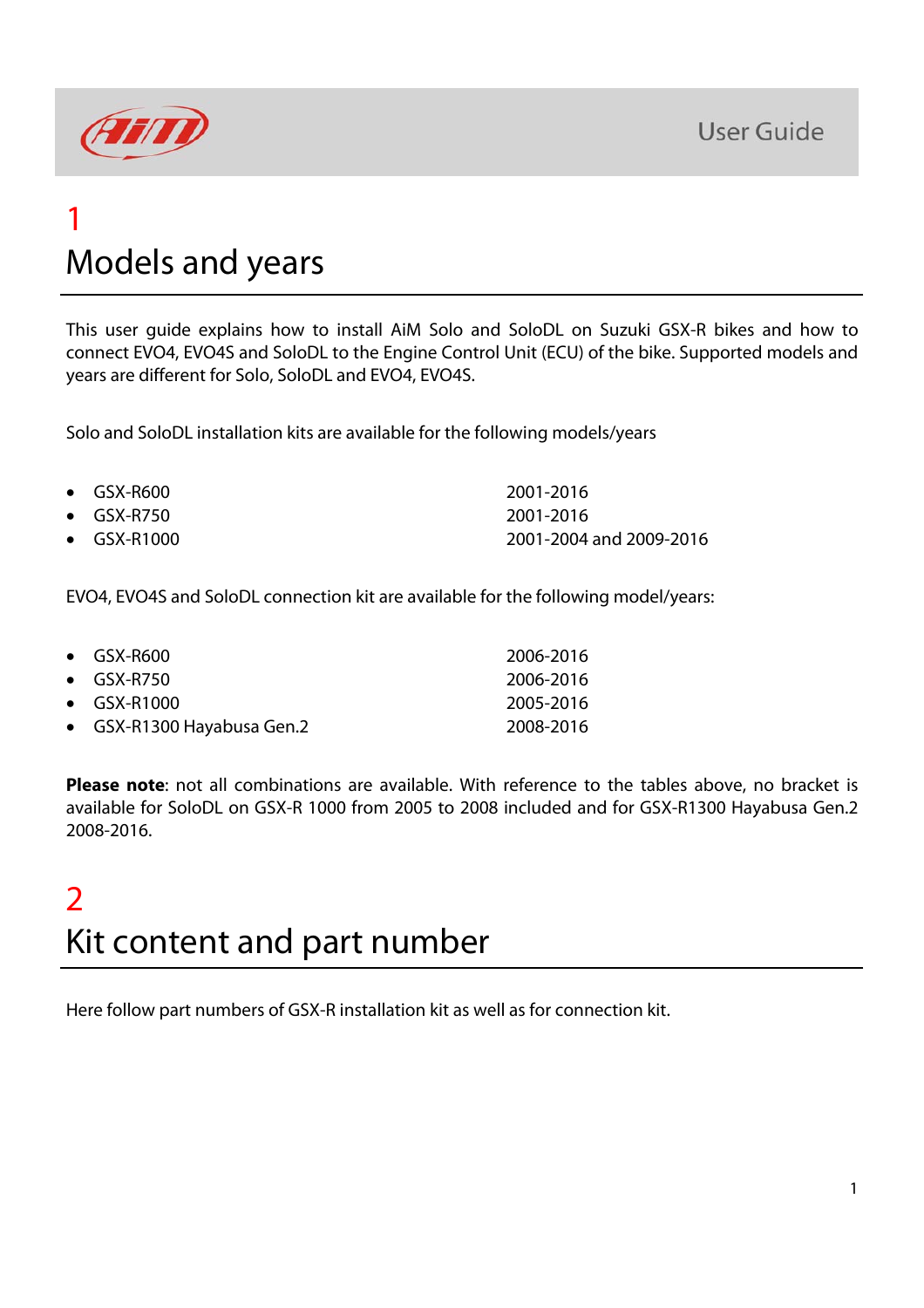

#### 2.1 SoloDL installation kit

SoloDL installation kit is shown here below; part number is: **V02569140CS**.



The kit includes:

- $\bullet$  1 bracket (1)
- 1 8x45 pan head Allen screw (**2**)
- 1 toothed washer (**3**)
- 2 4x10 Allen screws with countersunk head (**4**)
- 1 rubber loose piece (**5**)
- 1 AiM interface cable for Suzuki GSX-R (**6**)

AiM SoloDL bracket kit for Suzuki GSX-R 1000 2009-2016 can also be bought separately as spare part. Its part number is: **X46KSSGSXR**.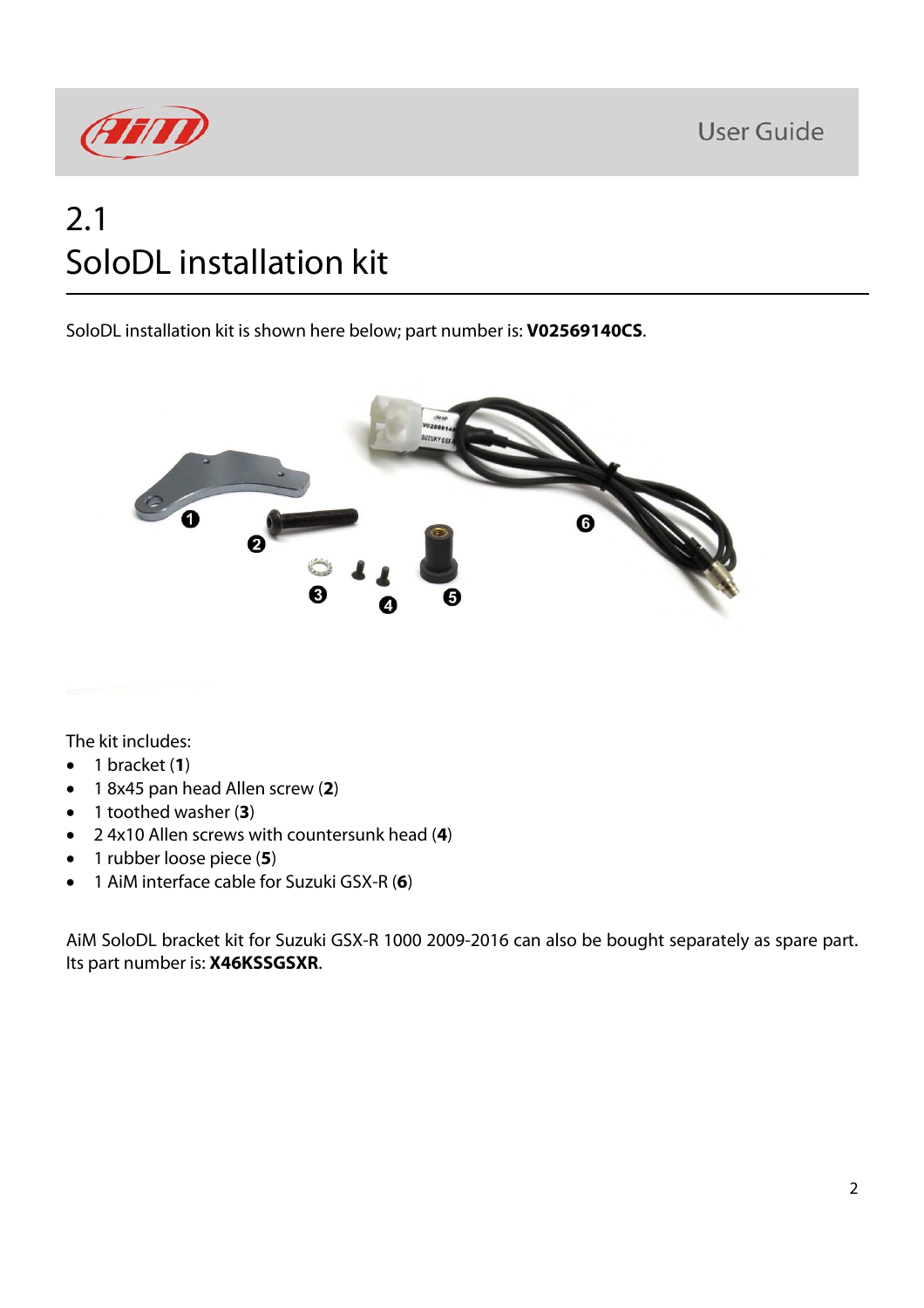



## 2.2 AiM connection kit for SoloDL/EVO4S

Suzuki GSX-R connection kit for SoloDL/EVO4S is shown below; its part number is: **V02569140**.



Here below cable constructive scheme is showed.



7 pins Binder 712<br>male connector pinout solder termination view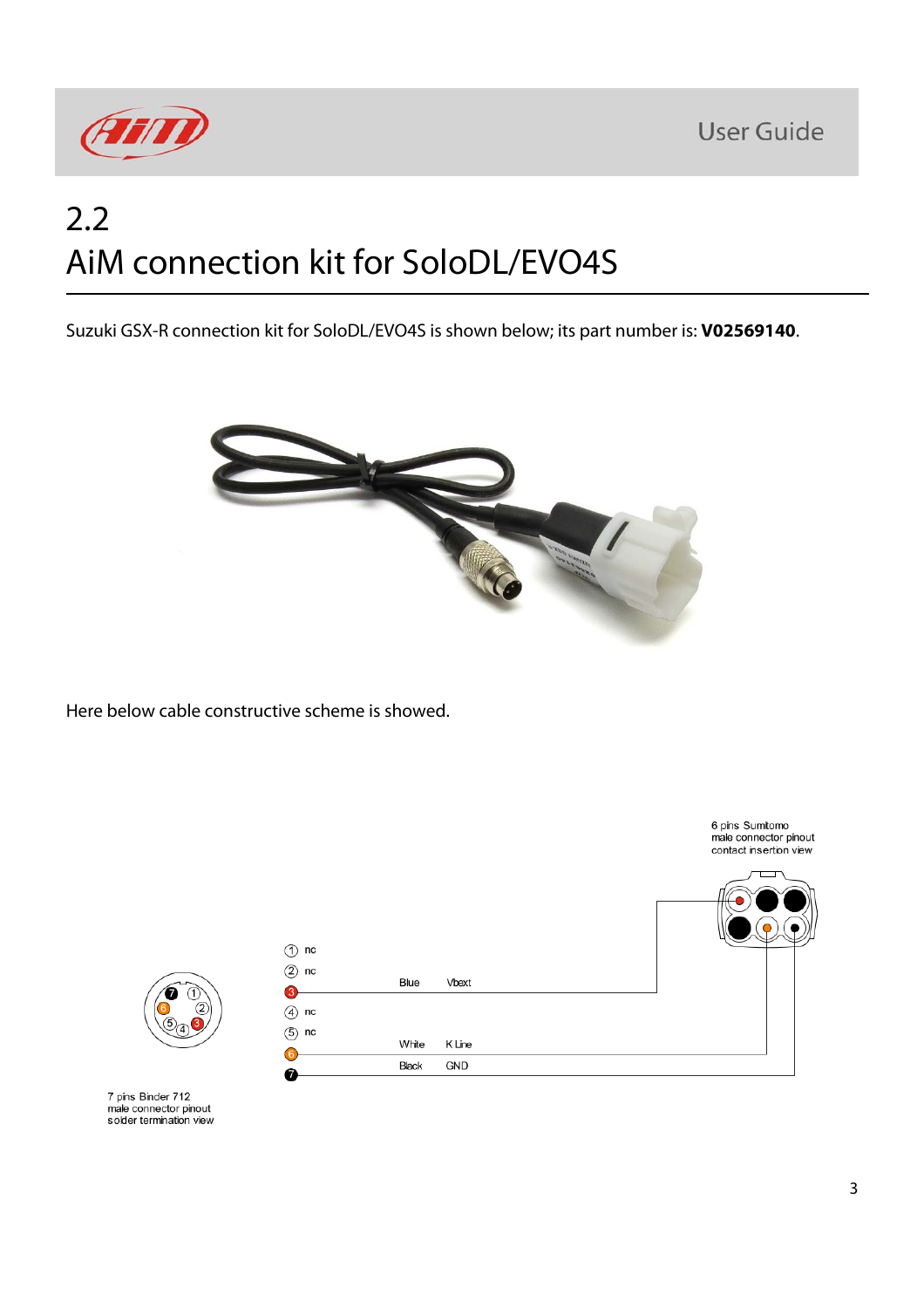

## 2.3 AiM connection kit for EVO4

Suzuki GSX-R connection kit for EVO4 is shown below; its part number is: **V02563140**.



The cable features a built in resistor for K Line signal management. Here below cable constructive scheme is showed.

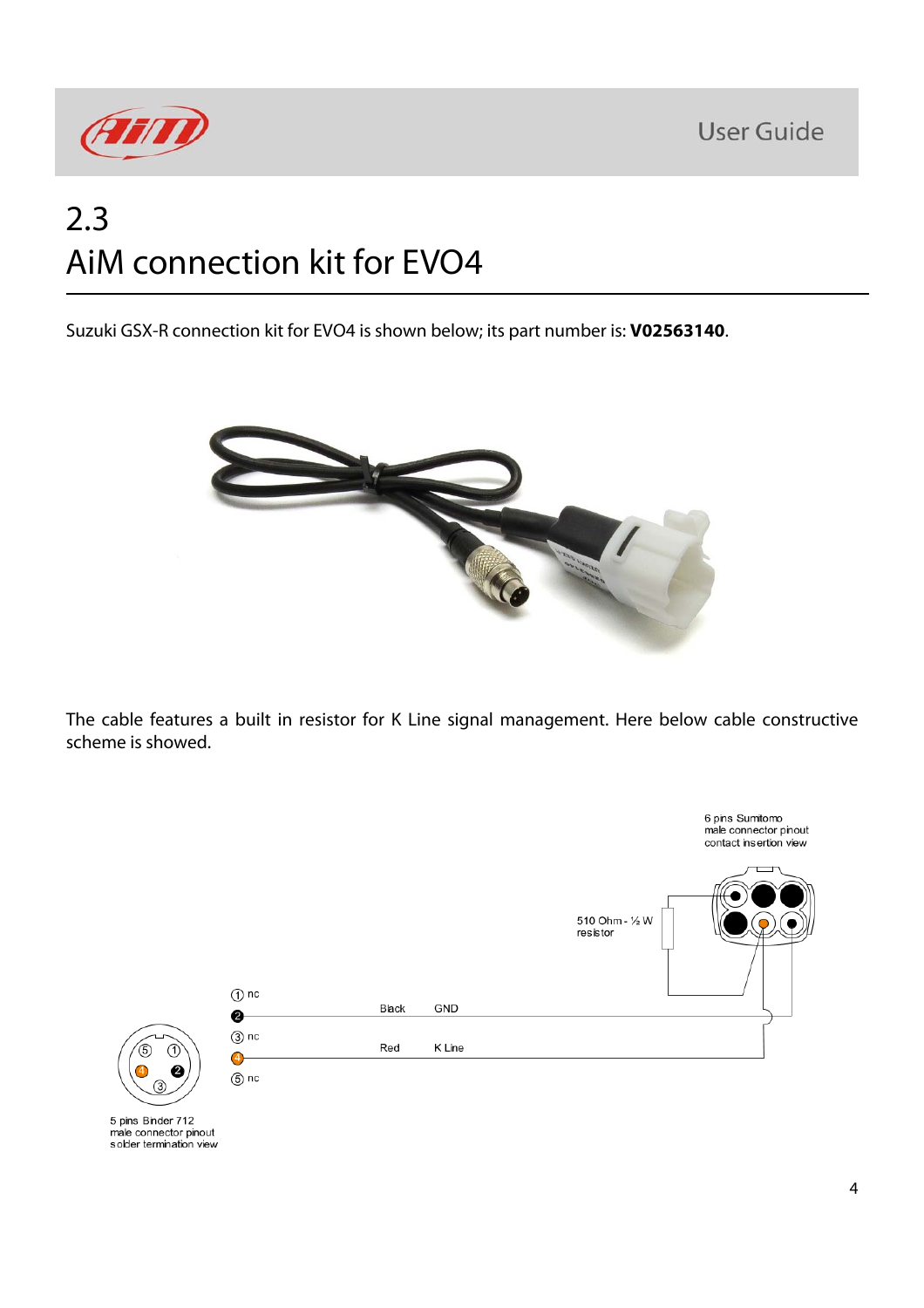

#### 3 Installation and connection

Here you find the instructions to install Solo and SoloDL and to connect EVO4, EVO4S and SoloDL to your Suzuki GSX-R bike ECU. EVO4 cable is long enough to allow installation of the logger under the bike seat.

## 3.1 Installation of Solo and SoloDL

As shown here below Suzuki GSX-R bike ignition block can be on the left or on the right of the handle bar hinge:

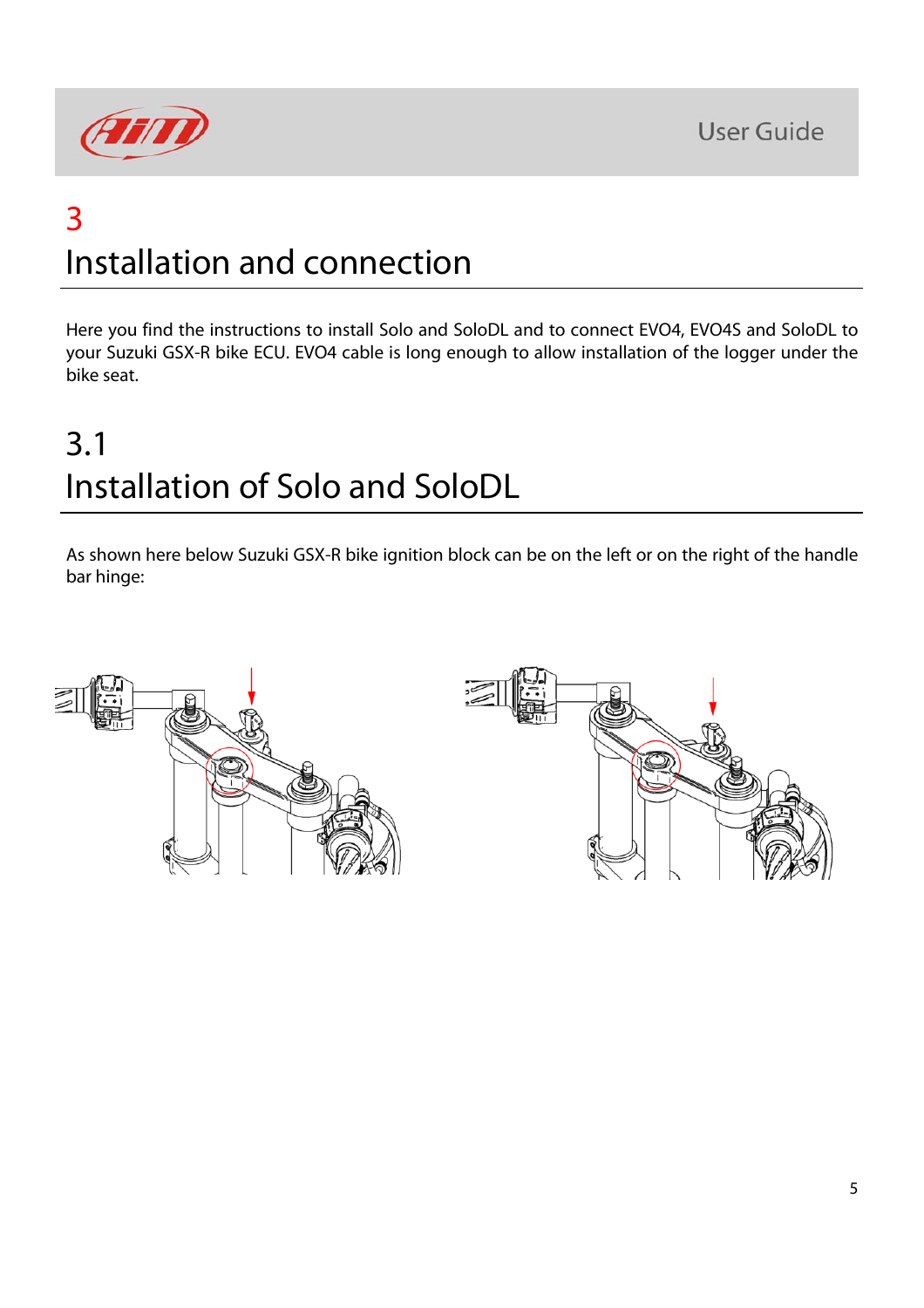

Fix Solo/SoloDL bracket to the adapter bracket for Suzuki GSX-R using the two countersunk screws you find in the kit.





Screw the 8x45 pan head Allen screw in the toothed washer and screw the rubber loose piece under Suzuki adapter bracket.



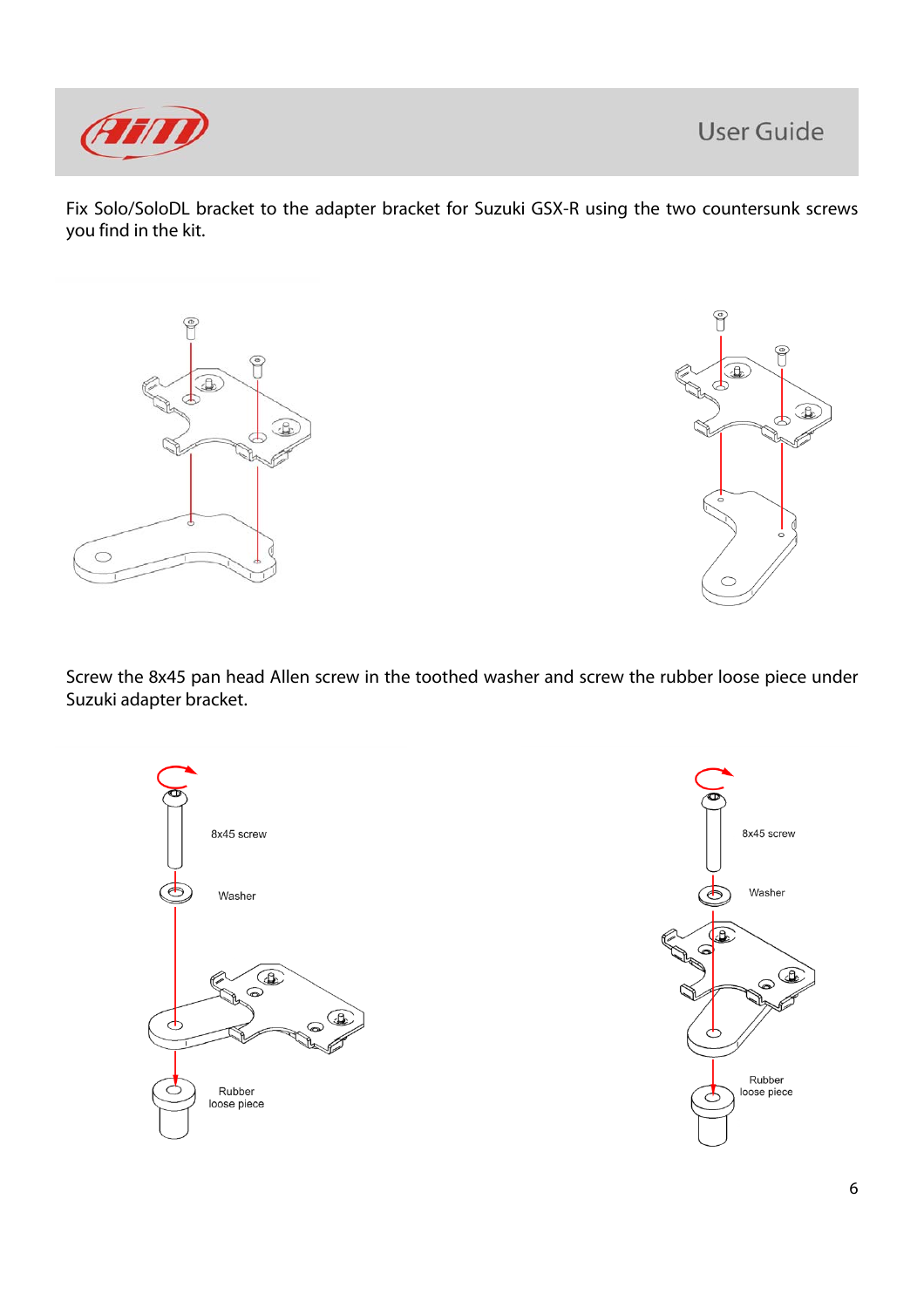

Insert the assembled kit in the handle bar hinge until the distance piece abuts the hinge.



Tighten the central screw on the hinge so that this last grips.

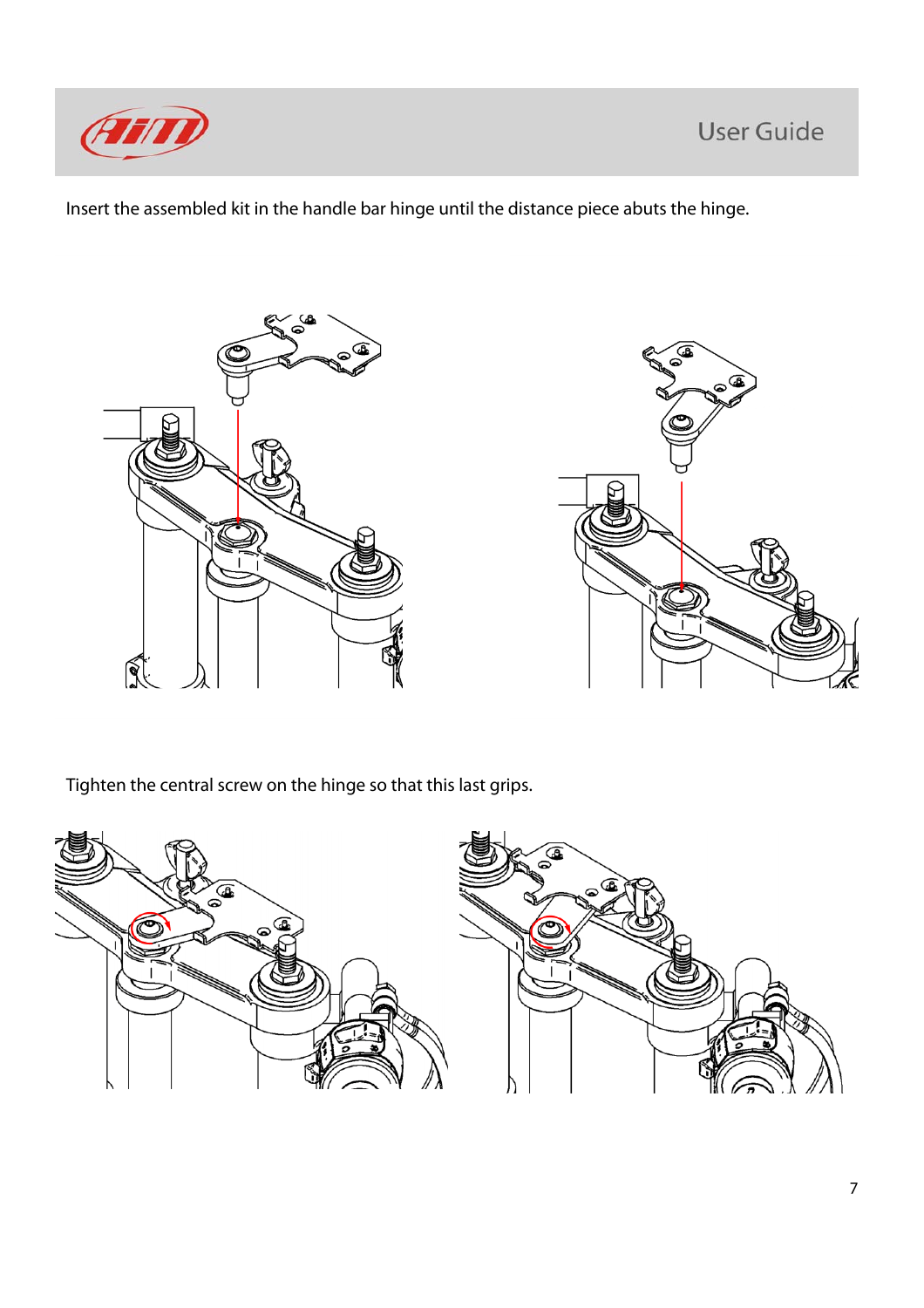

#### Hook Solo/SoloDL to its bracket



Fix it using the screws already inserted rear on Solo/SoloDL bracket.



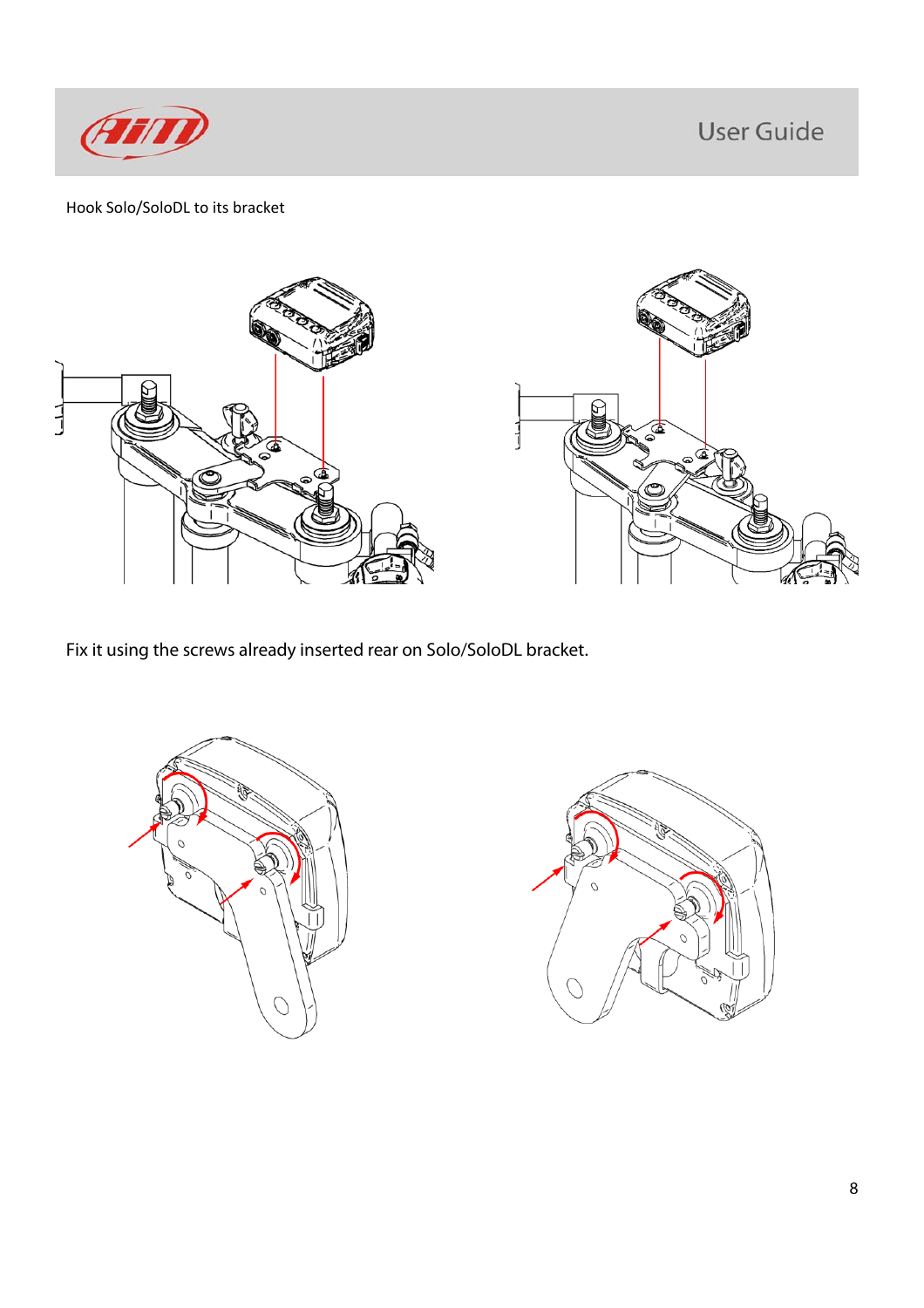

The image here below shows SoloDL correctly installed.

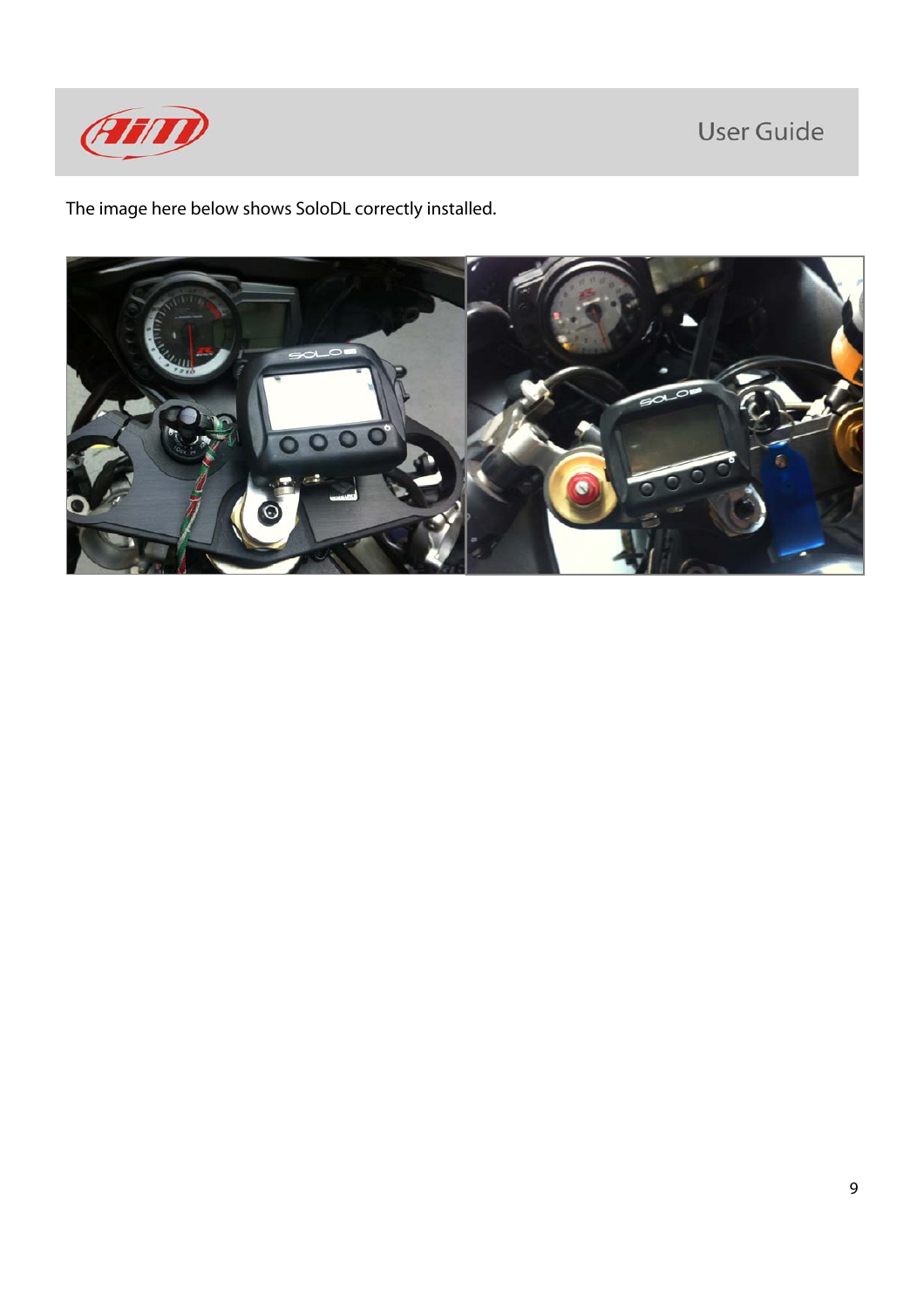

# 3.2 Connection of SoloDL, EVO4 and EVO4S to the ECU

To connect EVO4, EVO4S and SoloDL to the ECU of the bike use the connector you find under the bike seat shown below.

Uplift the bike seat. ECU connector has a black rubber cup as shown here on the right.



Remove the black rubber cup as shown here on the right.

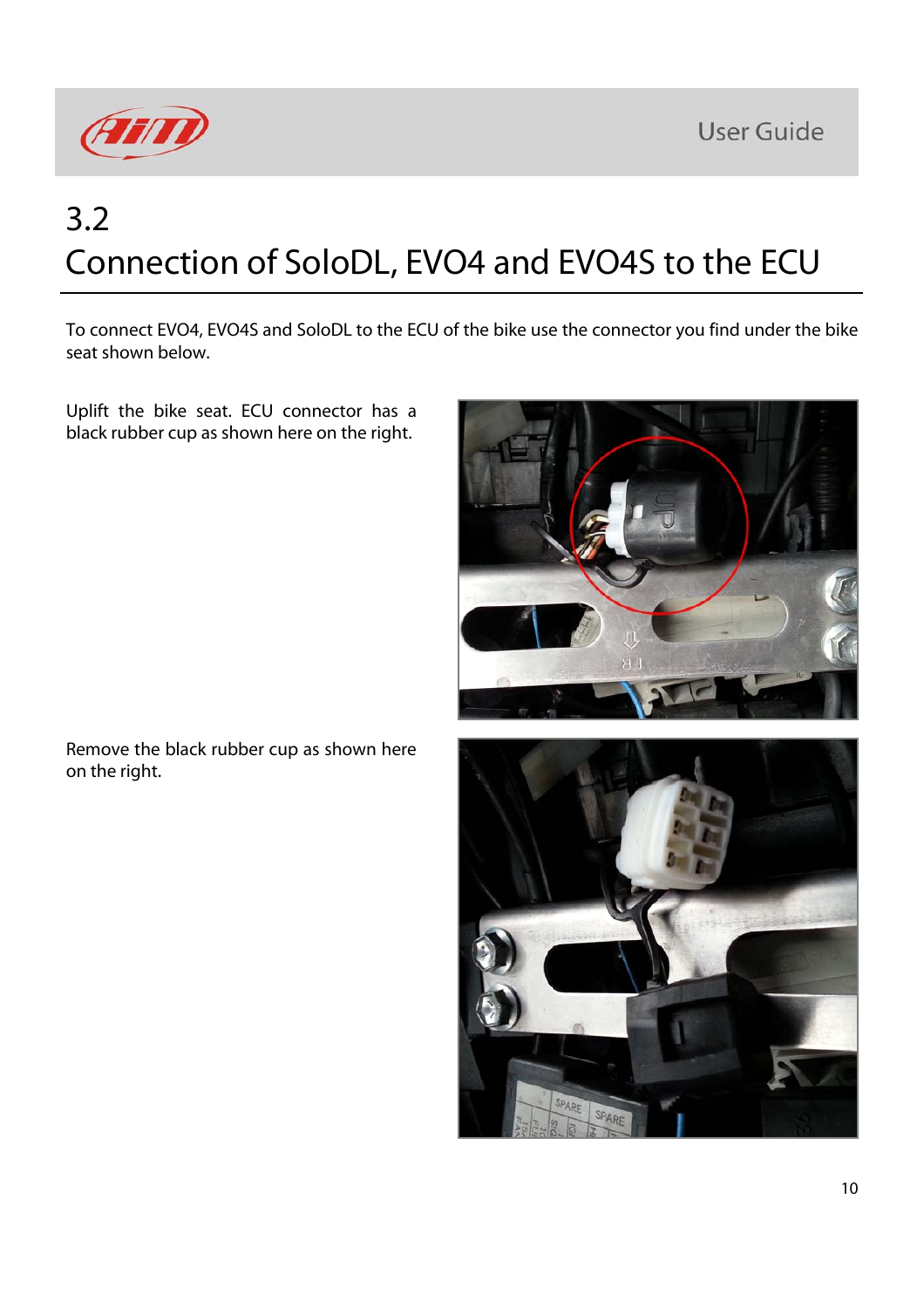

Connect AiM cable to Suzuki wiring as here on the right.

If you have installed an AiM **EVO4/EVO4S** logger take the cable to the logger.

If you have installed an AiM **SoloDL** make the cable pass along the saddle frame as shown here on the right.

Make the cable pass between the fuel tank and the chassis as in the image on the right.

Please avoid positions where the cable would be exposed to direct heat.





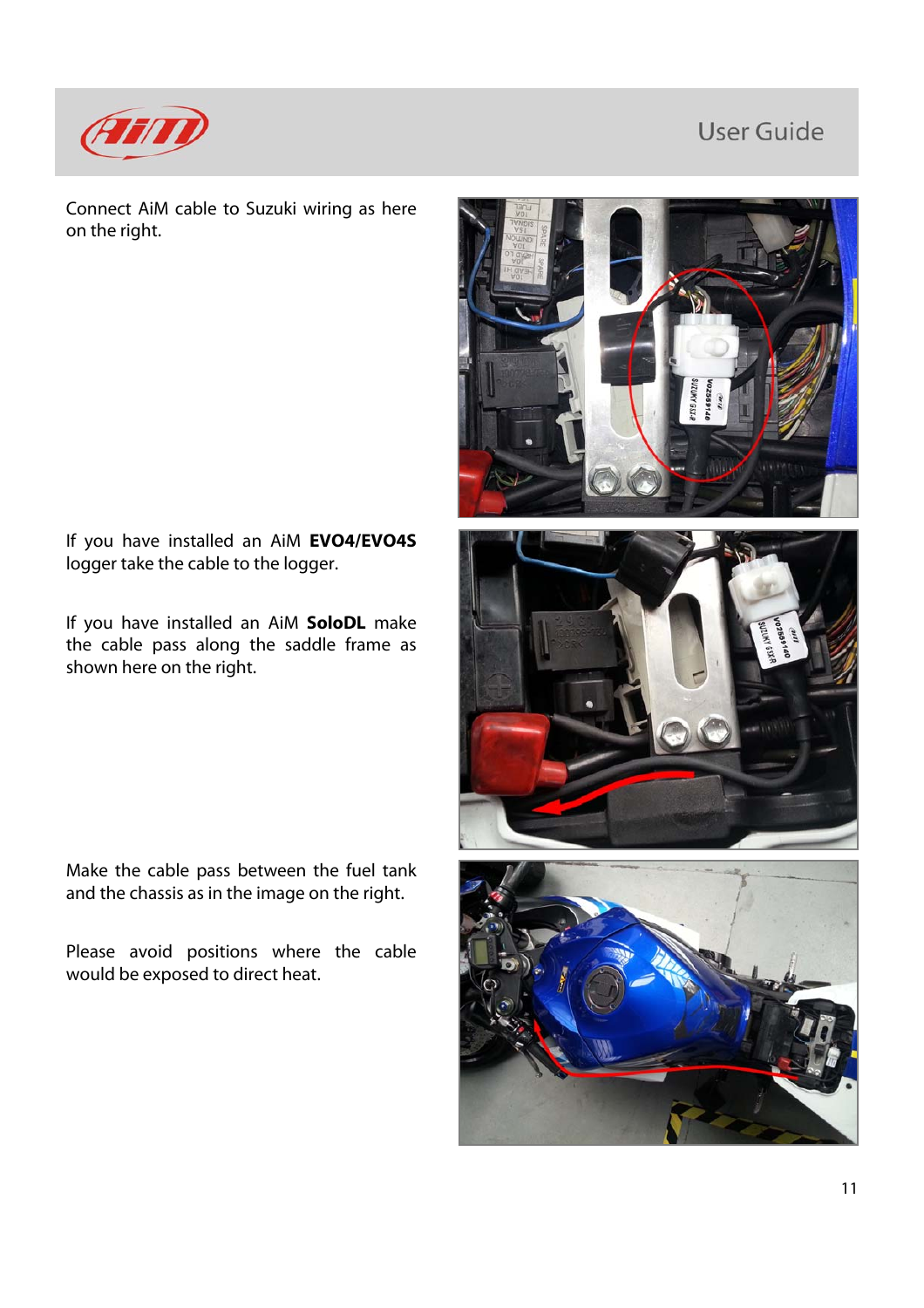

Connect the cable to SoloDL as here on the right.



To connect SoloDL to male Binder connector of **V02569140** use the 7 pins female Binder connector placed bottom right of the logger as shown here below.

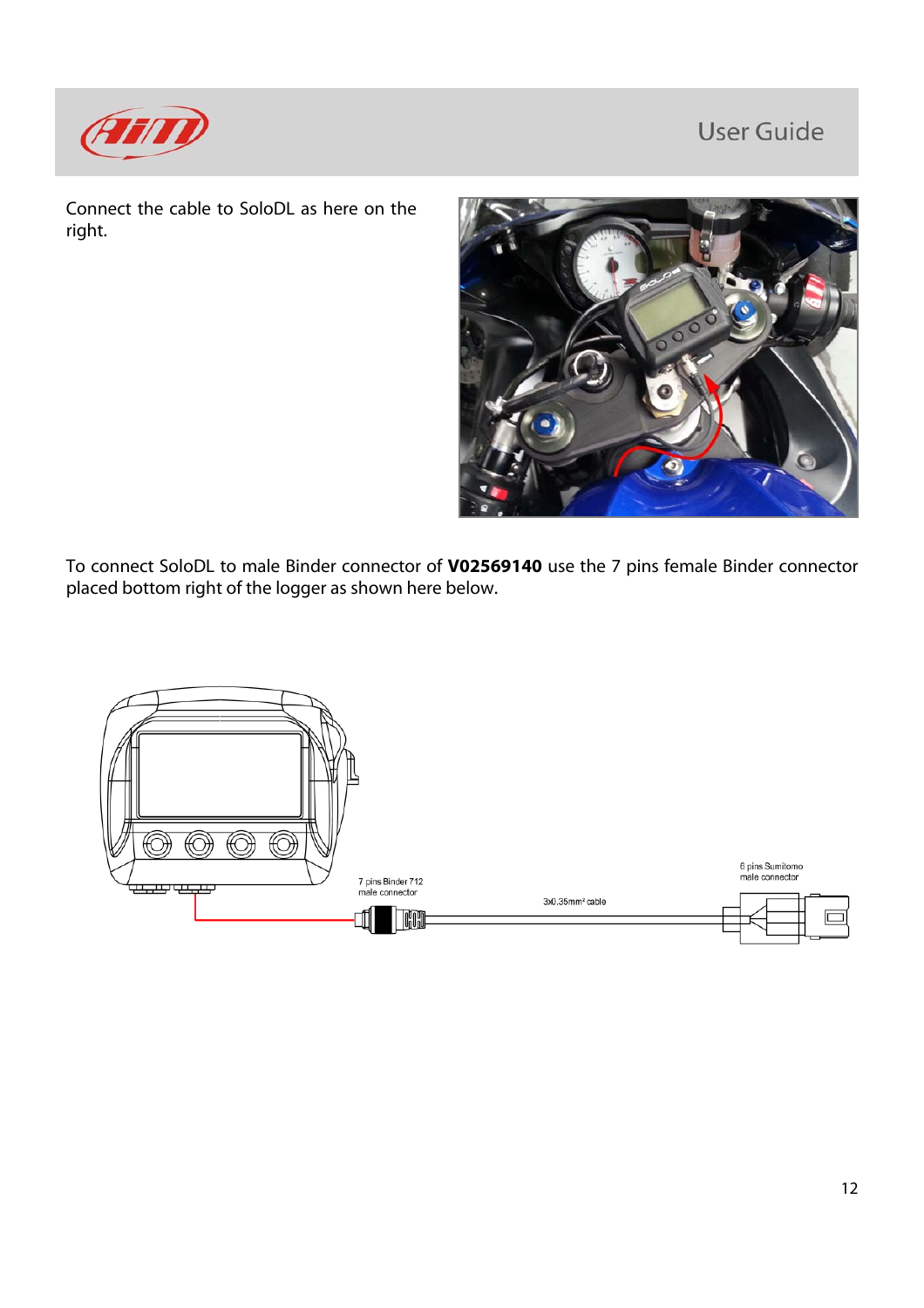

To connect EVO4 to male Binder connector of **V02563140** use the female Binder connector labelled "rpm/K DO" – the second from the right on the top row – of EVO4 as shown here below.



To connect EVO4S to male Binder connector of **V02569140** use the 7 pins female Binder connector labelled "ECU" on the front of the logger as shown here below.



#### 4 Configuring with Race Studio

Before connecting SoloDL, EVO4 and EVO4S to the ECU set it up as connected to that ECU using Race Studio software. The parameters to select in the device configuration are:

- ECU Manufacturer: "Suzuki"
- ECU Model: "SDS\_protocol"